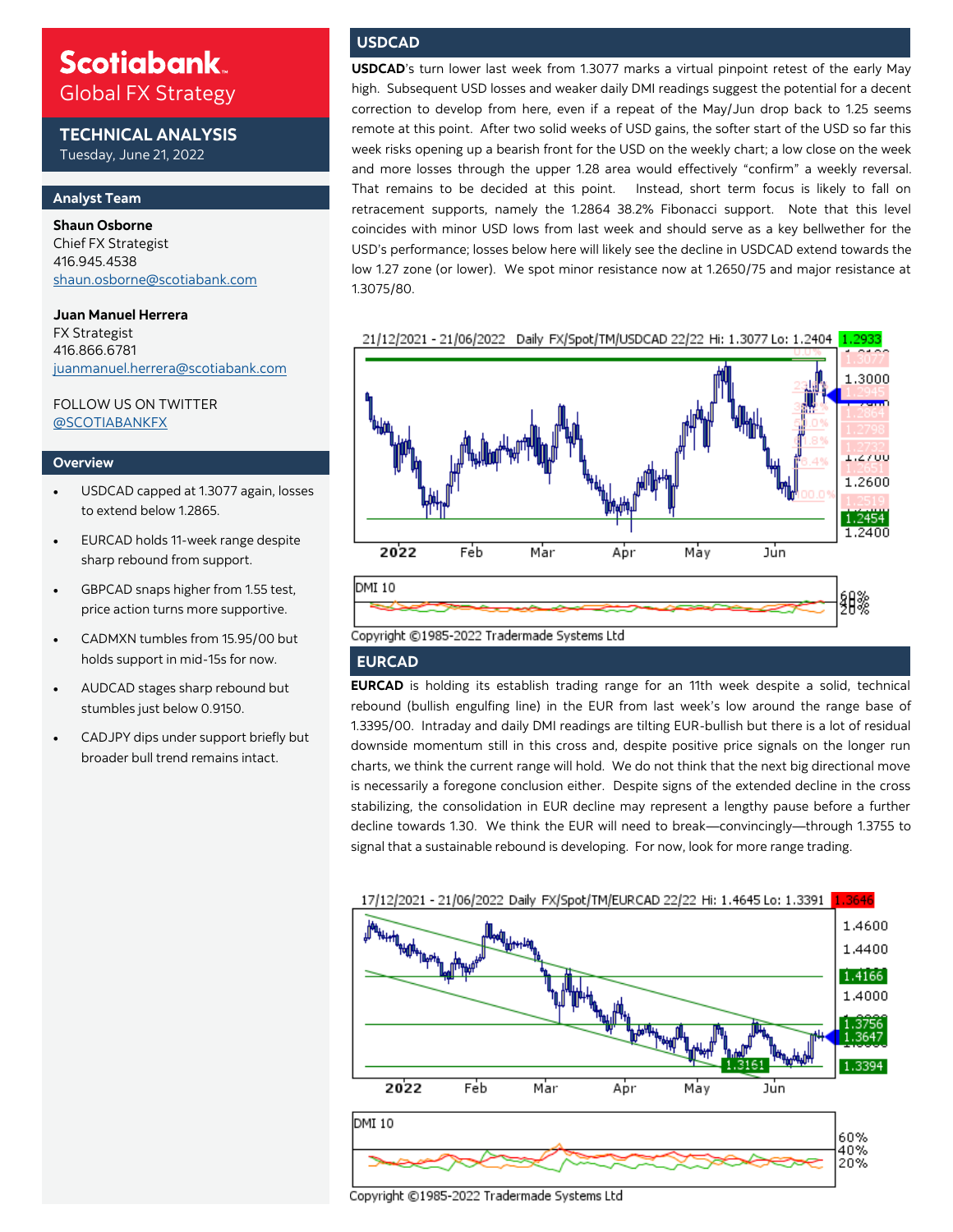# **Scotiabank**

Tuesday, June 21, 2022



Copyright ©1985-2022 Tradermade Systems Ltd

**GBPCAD** is consolidating after last week's snap higher from the anticipated test of 1.55. Price action overall last week was hugely GBP-bullish after it had sunk to its lowest point since 2013. After making its low, the GBP rally formed a large, bullish key week reversal signal. Gains have stalled near short-term trend resistance but we think modest losses are a consolidation ahead of another push higher; GBP gains above 1.60 should see the GBP rebound extend towards 1.62/1.63 (congestion resistance). The extended, one-way move lower in the GBP since the February high suggests some potential at least for a more significant correction (towards 1.6450/1.6650) in the coming weeks. Failure to progress though 1.55 in the next few days will signal that the rally is struggling to gain more momentum; in this case, a retest of the 1.55 area could develop.

### **CADMXN**



**CADMXN** experienced a hefty sell-off from 15.95/00 last week; price action was bearish for the CAD on the daily ("evening star") and weekly ('shooting star") candle charts. Losses have steadied at the base of short-term trend support off the late May low and the market seems reluctant to really challenge the 15.50 area at the moment. The strength of the 15.95 rejection suggests more CAD losses and a retest of major support at 15.25/30 are just a matter of time, however.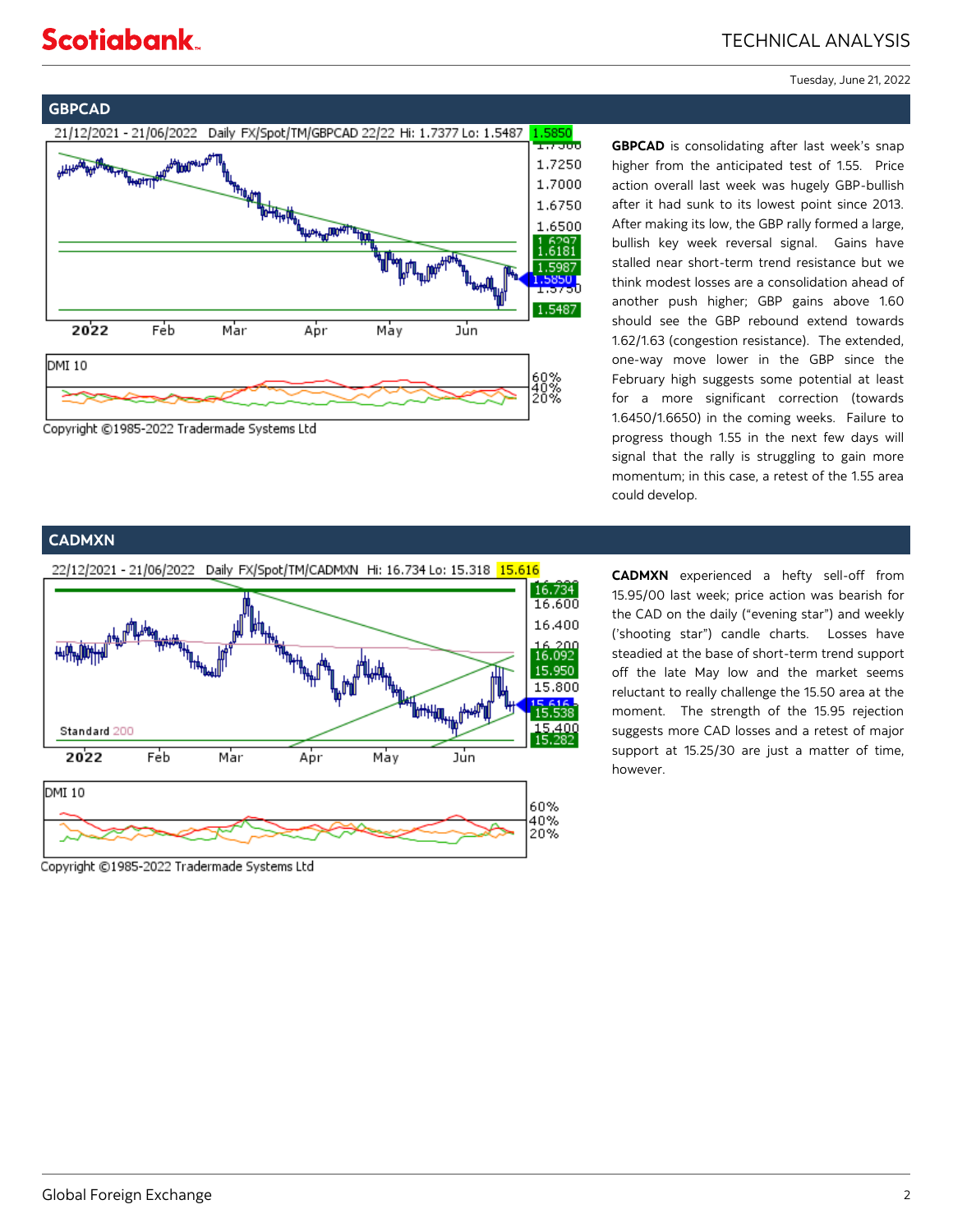# **Scotiabank**

## TECHNICAL ANALYSIS

Tuesday, June 21, 2022

### **AUDCAD**



**AUDCAD** squeezed sharply higher from key support at 0.8900/10 last week and while the AUD edged well off the best levels of the week through the close of business Friday, the overall, technical impression remains of a solid rejection of the broader range base. Whether that can develop into meaningful, additional gains for the AUD from here remains to be seen, however. Price action has turned more consolidative so far this week, whereas further gains in support of a major low having been reached would have been preferable for the AUD. AUDCAD gains through 0.9150 are needed to confirm a major low (double bottom) and put the cross on course for a rise to the 0.9275 area.

## **CADJPY**



Copyright ©1985-2022 Tradermade Systems Ltd

**CADJPY** retains a positive technical tone—the pattern of sequentially higher highs and higher lows remains intact—but price action has turned choppy. Hefty CAD losses last week undercut positive daily DMI readings and saw the cross dip below anticipated support at 102.95/00. However, this week has started off technically positive for the CAD and the course higher remains intact on the longer run charts. We still think scope for CAD losses is limited (to the 103 zone) and look for renewed pressure on 106.50 (2014 high) and gains to extend towards 110 in the next few weeks.